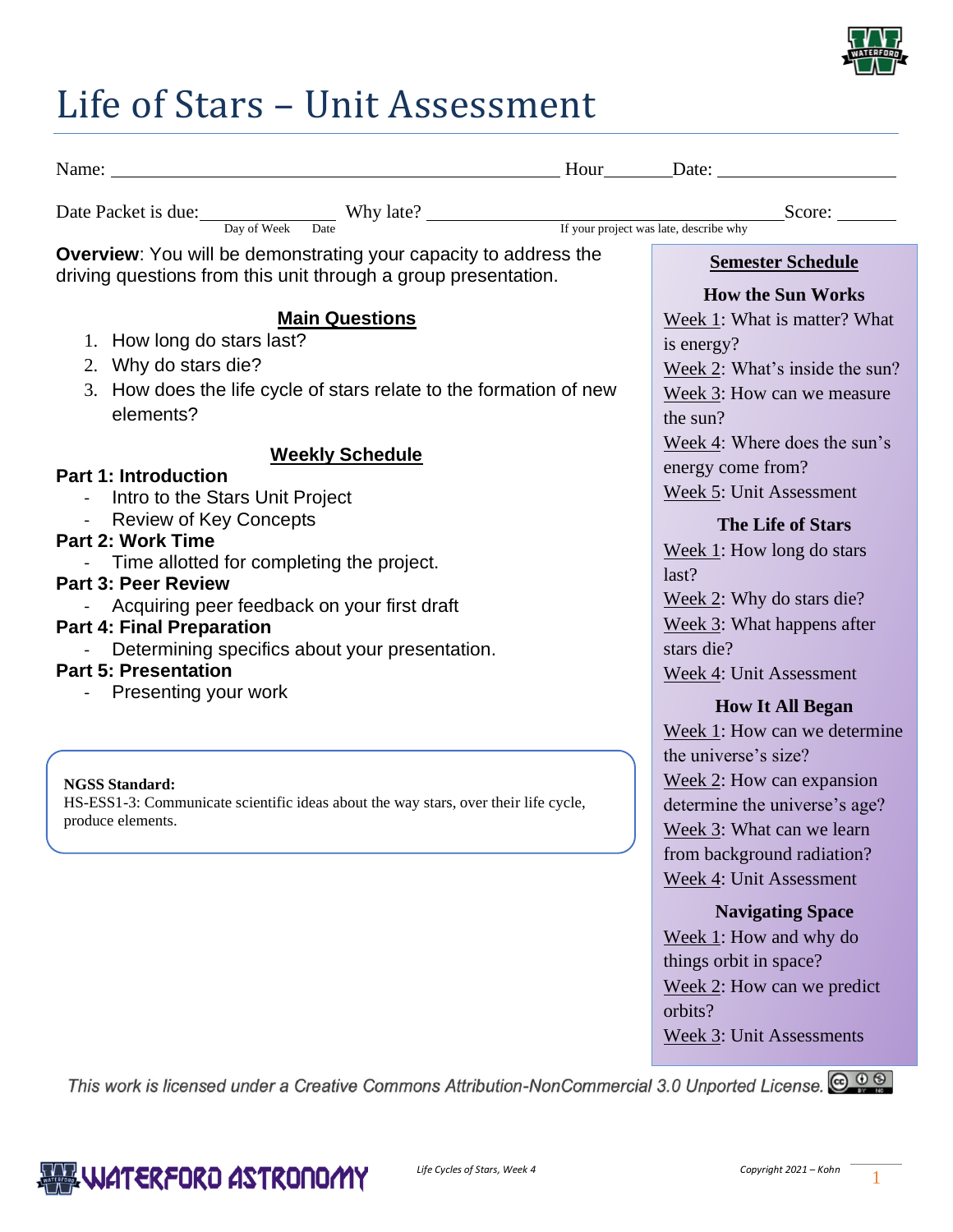

# Part 1: Introduction to the Project

**Introduction**: In this project, you will work in groups of 2-4 to develop a presentation based on the driving questions below. You should use a presentation program (such as Microsoft PowerPoint or Google Docs) to address each item below. **Begin by reviewing each of the following concepts**. Rank each from 1 (unsure) to 3 (confident) based on your ability.

#### **Week 1 – Life Cycle of Stars**

- 1. True or False: all stars go through a predictable life cycle. Explain.
- 2. How long do stars last? What determines the length of the life of a star?
- 3. Where do stars come from?
- 4. What kinds of information are plotted on the H-R Diagram?
- 5. How information can be determined by observing a star's position on the H-R Diagram?
- 6. Briefly summarize the three main regions (or evolutionary stages) of stars on the H-R Diagram.
- 7. What is the Main Sequence stage? For how long do stars stay in this phase?
- 8. How does a star's internal balance shift while it is in the Main Sequence stage?
- 9. What changes occur as a star goes from the Main Sequence stage to the Red Giant phase?
- 10. How do White Dwarfs form?
- 11. What is a planetary nebula? How is it different from the nebula from which stars form?
- 12. How is the life cycle of high-mass stars similar and different from that of low-mass stars?
- 13. In high-mass stars, nuclear fusion will continue until iron is formed. Why?
- 14. Briefly summarize the events that occur after a high-mass star enters the phase of gravitational collapse.
- 15. What is a supernova explosion? Why does it occur? How does this event relate to the heaviest elements?
- 16. Some high-mass stars form neutron stars; others form black holes. Why? What determines this outcome?
- 17. How does the H-R Diagram help us to understand how stars age and how long they last?

#### **Week 2 – Nucleosynthesis and Mass Defect**

- 1. How is nuclear fusion different from combustion?
- 2. What is mass defect? Why does mass defect occur?
- 3. True or false: the mass of an electron, proton, and neutron is greater when they are separate compared to when they form an atom. Explain.
- 4. What is nuclear binding energy? How does it relate to both mass defect as well as atomic stability?
- 5. What primarily determines the stability of an element?
- 6. What is a nucleon? How does binding energy per nucleon relate to the amount of energy released during nuclear fusion?
- 7. Briefly explain what information the mass defect curve provides and why this is significant to the life cycle of stars.
- 8. As high mass stars age, their cores eventually accumulate greater and greater proportions of iron. Why does this limit the lifespan of stars?
- **9.** Nuclear fusion involves combining atoms, while nuclear fusion involves splitting atoms. Why is it that both processes result in a release of energy?
- 10. How do these atomic properties relate to the life cycles of stars?

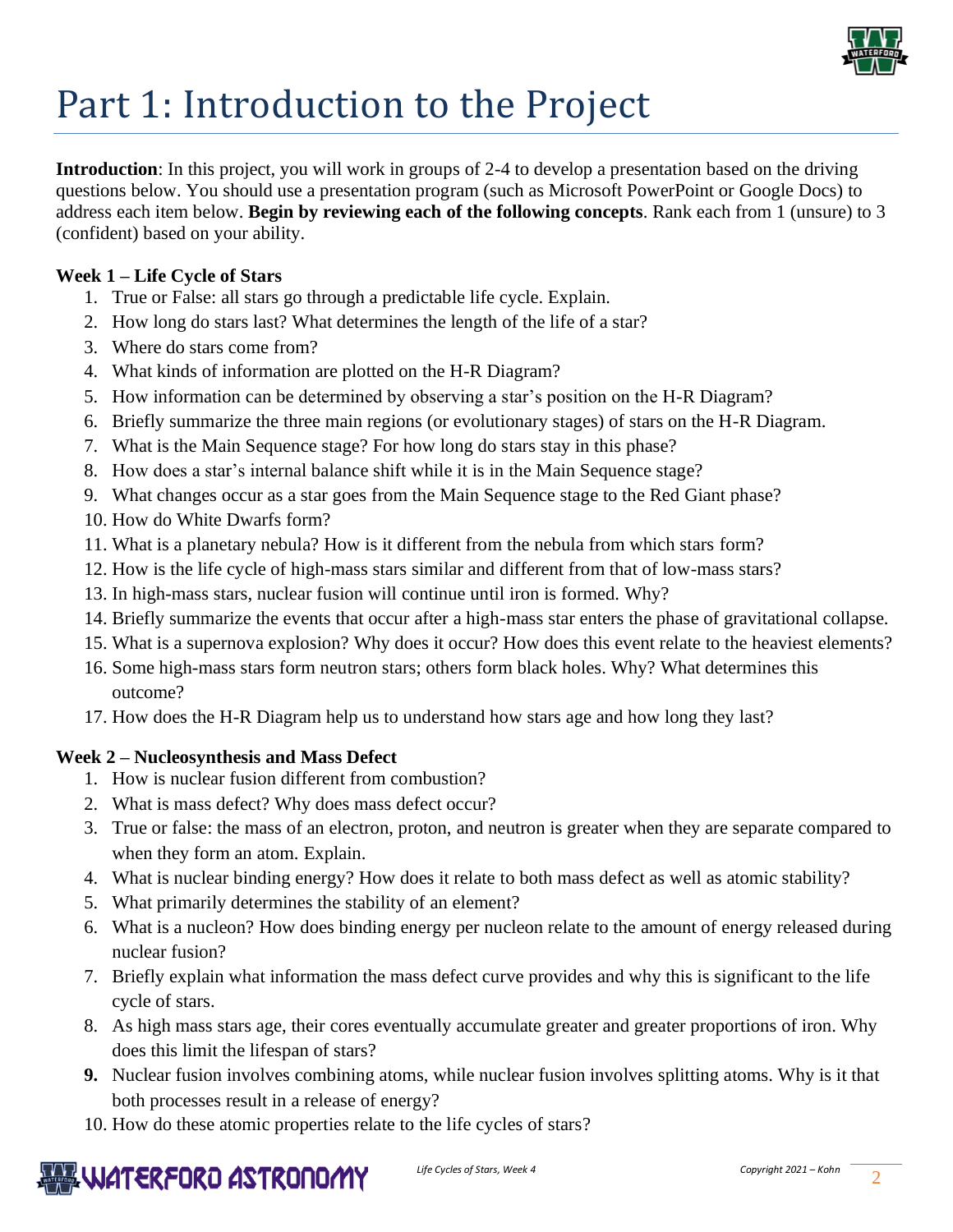

## Part 2: Work Time

**Introduction & Directions**: Use this time to complete your group presentation. Remember that you're not done until your group is completely finished. If you finish your portion of the presentation, help other group members complete their portion, check the presentation for errors, or add additional components to your presentation to improve its professionalism and appeal.

### Part 3: Peer Review

**Overview**: You will be critiquing another group's presentation. For each of the items on the next page, provide a score based on their current work. Use the rubric below to determine if each item should receive +, ✓, or -.

An item needs a "+ "for all the criteria above to receive an overall "plus" score. For example, if you notice a particular item has a spelling error, is missing a key consideration, or could be delivered in a more appealing manner, that item should receive a  $\sqrt{$  or -. A + is reserved for items that could not be reasonably improved.

| <b>Item</b>                                                                                | Plus $(100\%)$                                                                      | Check (70-90%)                                                                | Redo(0%)                                                        |
|--------------------------------------------------------------------------------------------|-------------------------------------------------------------------------------------|-------------------------------------------------------------------------------|-----------------------------------------------------------------|
| $Accuracy - Are$<br>all components<br>factually correct?                                   | This presentation is 100%<br>factually accurate without<br>any errors or omissions. | Overall, the presentation<br>was mostly factually<br>accurate.                | Students are still making<br>progress towards a final<br>draft. |
| Thoroughness -<br>Did you address<br>all aspects?                                          | This addresses all of the<br>information needed for<br>each objective.              | Almost all of the required<br>information was included<br>for each objective. | Students are still making<br>progress towards a final<br>draft. |
| <b>Professionalism</b><br>$-$ Does this look<br>like it was<br>professionally<br>produced? | This presentation reflects<br>the work of a group of<br>adult professionals.        | This is acceptable work<br>for high school students.                          | Students are still making<br>progress towards a final<br>draft. |
| <b>Effort</b> – $How$<br>much work went<br><i>into this</i><br><i>presentation?</i>        | Effort exceeds what<br>would be expected of a<br>high school student.               | Effort is acceptable for a<br>high school student.                            | Students are still making<br>progress towards a final<br>draft. |

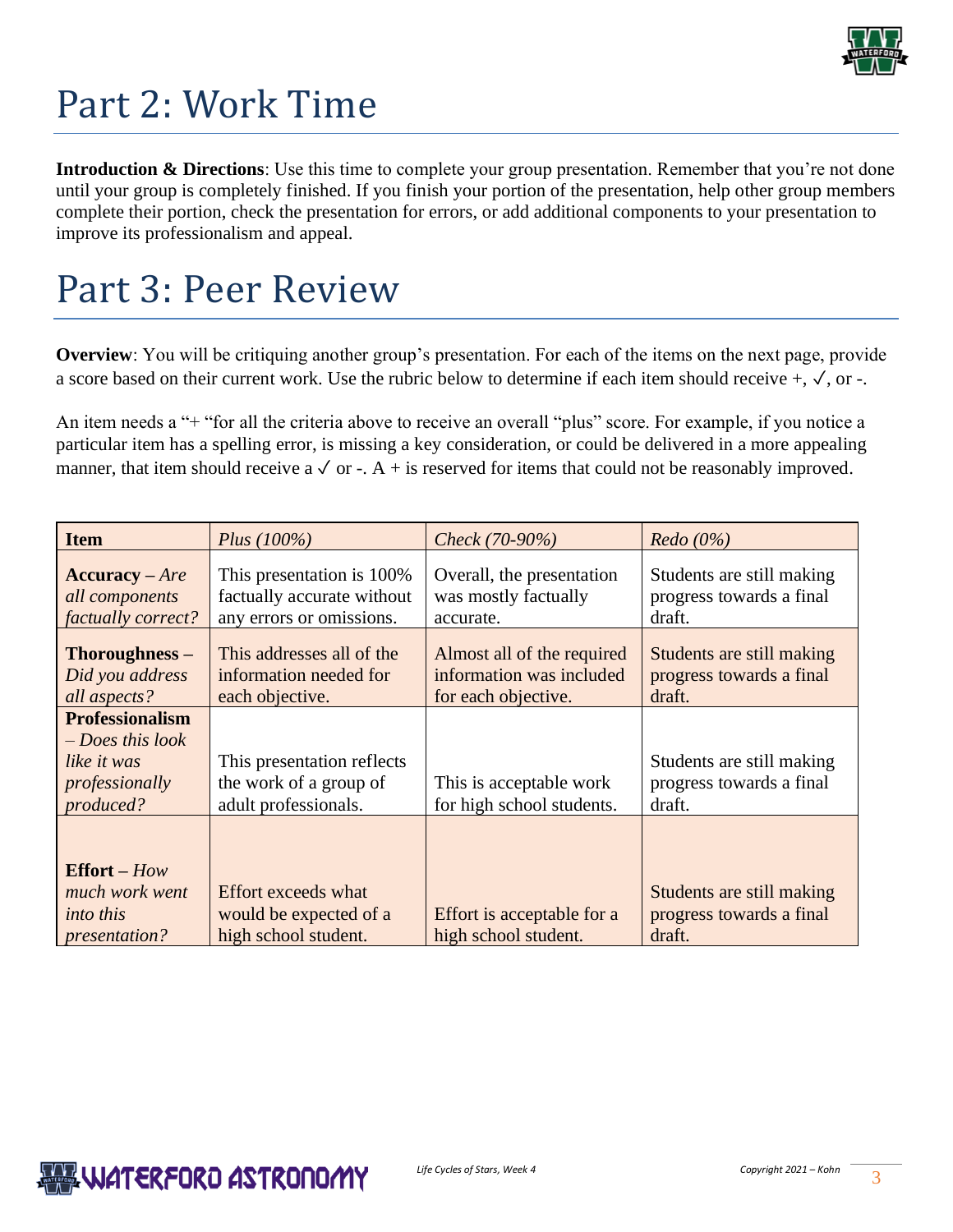

|                                                                                                                                                  | $\ddot{}$ |  |
|--------------------------------------------------------------------------------------------------------------------------------------------------|-----------|--|
| Week 1 – Life Cycle of Stars                                                                                                                     |           |  |
| True or False: all stars go through a predictable life cycle. Explain.                                                                           |           |  |
| How long do stars last? What determines the length of the life of a star?                                                                        |           |  |
| Where do stars come from?                                                                                                                        |           |  |
| What kinds of information are plotted on the H-R Diagram?                                                                                        |           |  |
| How information can be determined by observing a star's position on the H-R Diagram?                                                             |           |  |
| Briefly summarize the three main regions (or evolutionary stages) of stars on the H-R Diagram.                                                   |           |  |
| What is the Main Sequence stage? For how long do stars stay in this phase?                                                                       |           |  |
| How does a star's internal balance shift while it is in the Main Sequence stage?                                                                 |           |  |
| What changes occur as a star goes from the Main Sequence stage to the Red Giant phase?                                                           |           |  |
| How do White Dwarfs form?                                                                                                                        |           |  |
| What is a planetary nebula? How is it different from the nebula from which stars form?                                                           |           |  |
| How is the life cycle of high-mass stars similar and different from that of low-mass stars?                                                      |           |  |
| In high-mass stars, nuclear fusion will continue until iron is formed. Why?                                                                      |           |  |
| Briefly summarize the events that occur after a high-mass star enters the phase of gravitational<br>collapse.                                    |           |  |
| What is a supernova explosion? Why does it occur? How does this event relate to the heaviest<br>elements?                                        |           |  |
| Some high-mass stars form neutron stars; others form black holes. Why? What determines this<br>outcome?                                          |           |  |
| How does the H-R Diagram help us to understand how stars age and how long they last?                                                             |           |  |
| Week 2 - Nucleosynthesis and Mass Defect                                                                                                         |           |  |
| How is nuclear fusion different from combustion?                                                                                                 |           |  |
| What is mass defect? Why does mass defect occur?                                                                                                 |           |  |
| True or false: the mass of an electron, proton, and neutron is greater when they are separate<br>compared to when they form an atom. Explain.    |           |  |
| What is nuclear binding energy? How does it relate to both mass defect as well as atomic<br>stability?                                           |           |  |
| What primarily determines the stability of an element?                                                                                           |           |  |
| What is a nucleon? How does binding energy per nucleon relate to the amount of energy<br>released during nuclear fusion?                         |           |  |
| Briefly explain what information the mass defect curve provides and why this is significant to<br>the life cycle of stars.                       |           |  |
| As high mass stars age, their cores eventually accumulate greater and greater proportions of<br>iron. Why does this limit the lifespan of stars? |           |  |